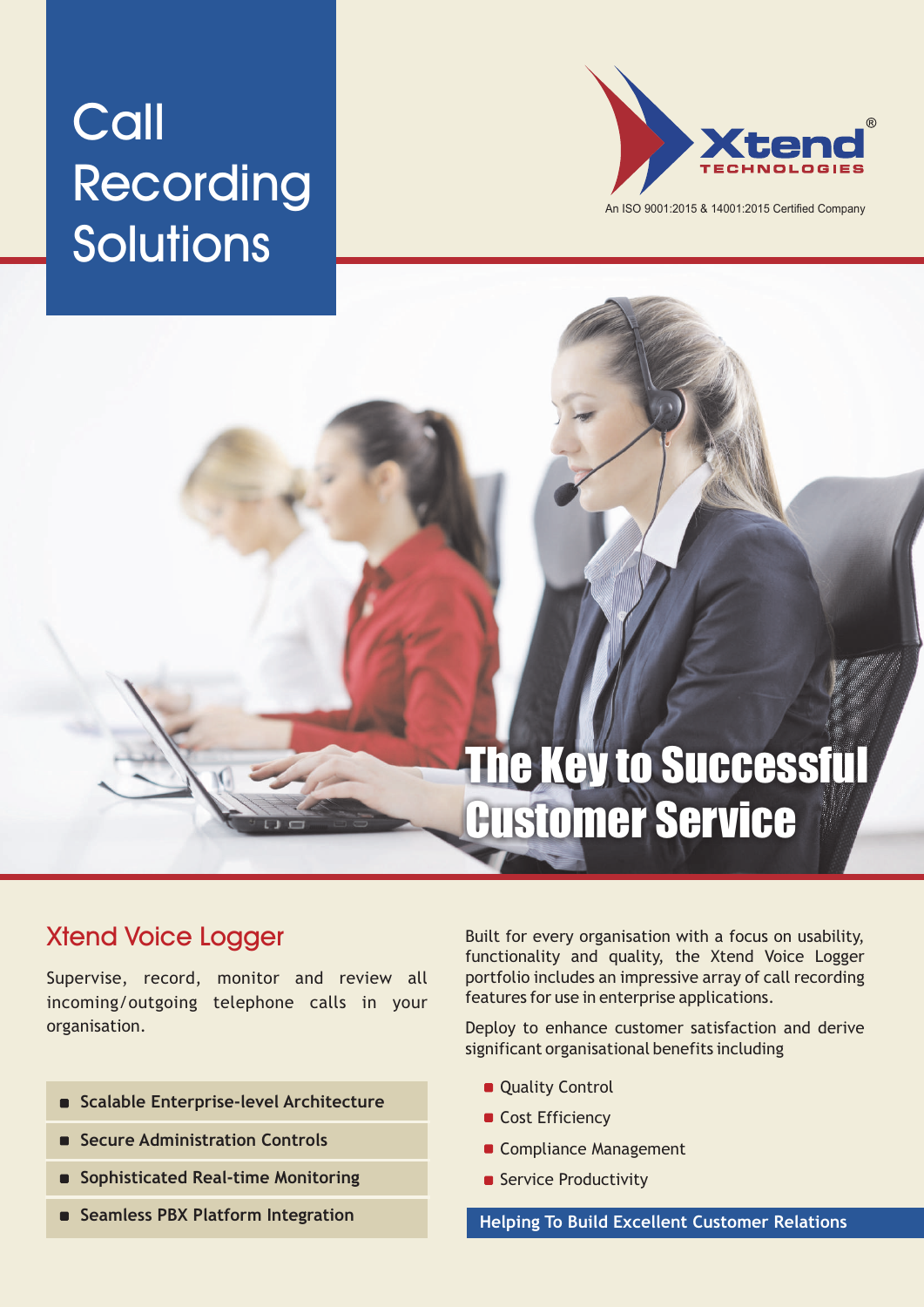## Stable and proven technology solution to address all call recording challenges

Quick installation, configuration, easy scalability to hundreds of lines, a userfriendly multi-lingual browser interface and numerous reporting features ensure that Xtend Voice Logger is beneficial for any type of small, mid-sized or large enterprises, call centers, stock brokers, banks, hospitals, business firms, educational institutions and offices everywhere.

Comprehensive log reports, call playback, search and retrieve, tagging and the set of auditing options provided with Xtend Voice Logger can be used to review the telephone conversation and gain invaluable insight into opinions and preferences of a specific customer. Utilise the recorded information to enhance customer service, identify opportunities and serve your customers more efficiently than ever before.

**With an array of recording and administration features combined with a secure and unified web-based platform the entire telephony network can be remotely administered.**



## Applicable Sectors

#### **Finance Institutions**

#### Banks, Share Trading Firms, Cooperative Societies

Recording provides an audit trail which serves as a crucial evidence for future references. Search for specific calls, review log reports and playback using the tools to track critical financial transactions and resolve complex and sensitive issues quickly.

#### **Business Enterprises**

#### Service Firms, Media Offices, Information Technology, Real Estate Agencies, Retailers

Administer and minimise the risk of potential discontent among customers due to unsatisfactory customer service. Keep track of all calls and check whether the queries are addressed quickly to ensure organisational compliance.

#### $\blacksquare$  Travel and Tourism

#### Travel Agencies, Information Offices, Railways, Airlines, Hotels, Restaurants

Use the logged audio files and reports as referral records for each client, verify the level of hospitality extended and determine the level of compliance pertaining to travel and hospitality. Audit logs to enhance the quality of service delivery and assure customer satisfaction.

#### $H$ **Bealth Sectors**

#### Clinics, Hospitals, Pharmacy

Record prescriptions issued verbally over phone, maintain call records for historical accuracy and ensure that the patient enquiries are dealt promptly and effectively over phone.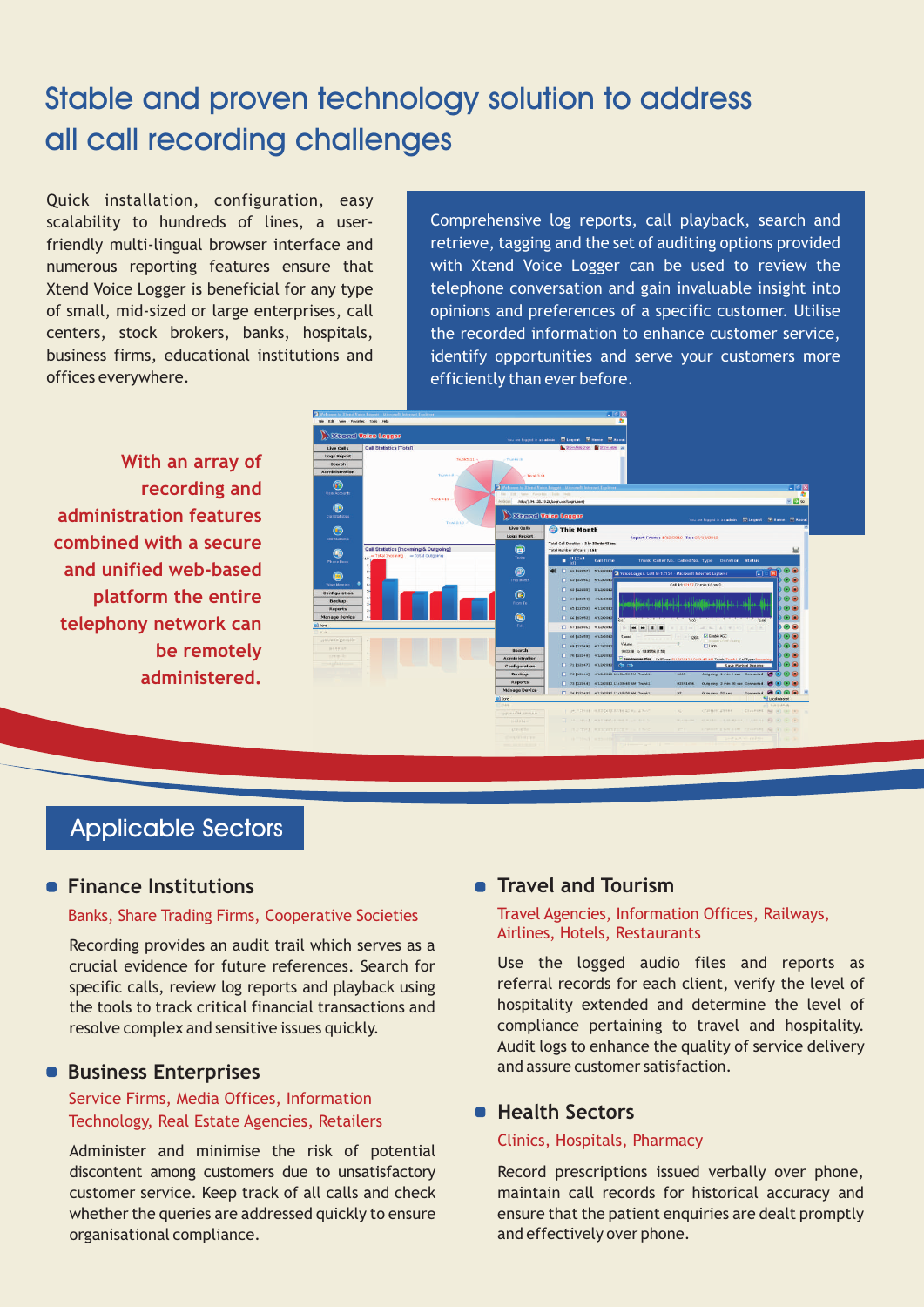## Innovative Range of Solutions

#### **Analog**

#### USB-powered

- Records analog trunk and extension lines
- Works on Plain Old Telephone Services (POTS)
- Available in  $1/2/4/8/12/16/$ ../256+ ports and more
- Multiple device connectivity to single PC
- Supports DTMF and FSK caller-ids

#### **Digital Trunk**



- Available in single, dual and quad models, cascadable to support higher densities
- Stereo/mono recording of calls
- $\bullet$  Easily mix and match analog and digital trunk models

#### **Audio Lines**

#### Stores audio from line-in

- Records all audio signals
- Voice activated and continuous recording modes
- Supports recording from PA, wireless system etc.

#### **Digital Extension** High Density PCI/PCIe-based

- Stereo recording of calls
- Supports keyphones of most PBXes
- Call status detection using D-channel
- Easily mix and match analog, digital trunk and digital extension models

#### **VoIP Lines**

#### H.323, SIP, IAX2 and Proprietary Protocols

- Records telephone calls over an IP network
- Mix and match analog, digital trunk and VoIP models
- · Supports Cisco, Asterisk, Avaya, Alcatel, Nortel, Ericsson, NEC, Mitel, Panasonic, Siemens, Matrix etc.

### **Lawful Interception**

#### Intelligence Gathering

Case-related call grouping



- 
- Live call redirect for real-time monitoring
- $\bullet$  Recording capabilities from mobile, wireline, IP phones
- Solution for government agencies to track and monitor phone calls for gathering evidence

#### **Scalable Solutions To Match Your Deployment**

*Disclaimer: All trademarks used are the properties of their respective owners.*

Call Billing Module is Call <sup>plus</sup> — with<br>available <sup>with</sup> call in the Williams<br>available Willi<sub>s</sub> Solutions

### **Benefits**

#### **Enhance Customer Service**

Recording and subsequent review of phone calls of support staff ensures prompt, courteous and friendly conversation with customers, leading to an overall increase in customer satisfaction.

#### **• Improve Service Quality**

Supervisors can check adherence to compliance policies, effectively identify significant concerns and prepare evaluation reports for management to ensure continuous improvement in customer service.

#### **Amicable Dispute Resolution**

Recording of phone conversations for business transactions ensures a voice log which can be invaluable in quickly and correctly identifying and resolving customer disputes.

#### **Misuse Identification and Prevention**

Since all conversations including call details are recorded and can be later retrieved, any misuse of the phone network can be easily detected and minimised.

#### **Ensure Policy Compliance**

Since your customer support personnel are aware of the call recording process, they will be careful to adhere to company policy, regulations and etiquette when on phone.

#### **Low Implementation Costs**

Deploy quickly with the existing PBX at reduced cost and easily manage the web-based application for seamless process management and quality control.